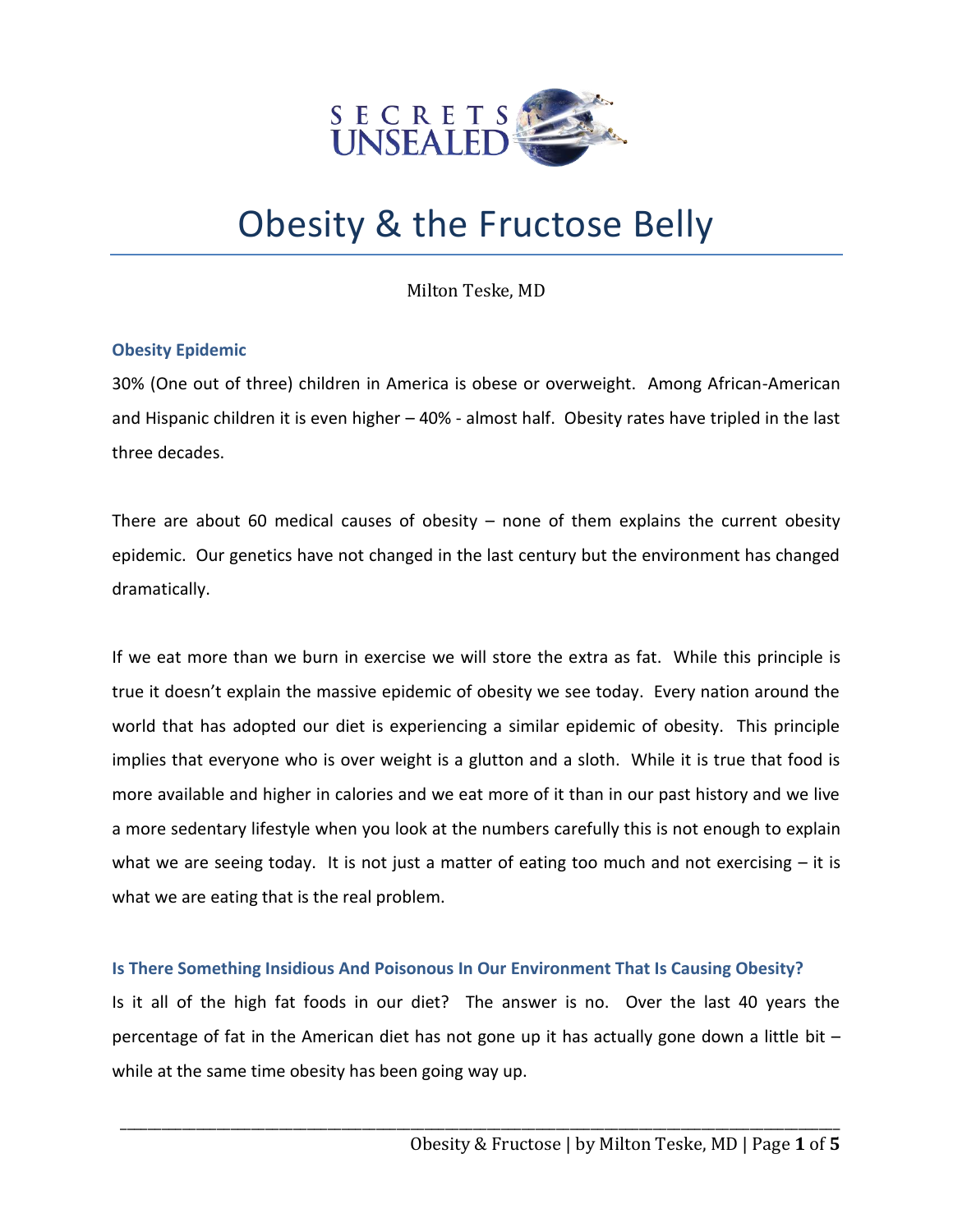So what has been going up? The amount of sugar and high fructose corn syrup has gone way up and parallels the rise of obesity. The average American consumes 63 lbs. of high fructose corn syrup per year in addition to all of the regular sugar in the diet. Total combined sugar intake per year in the U.S. is 130 lbs./person!

And it is getting worse: children are consuming more sugar per day than adults.

High fructose corn syrup is a 50/50 mixture of about one half glucose and one half fructose. By the way, what is regular white cane sugar also known as sucrose? It is a 50/50 mixture of one half glucose and one half fructose. One molecule of fructose and one of glucose are joined together by a chemical bond to make sucrose and in less than a nanosecond after coming in contact with our digestive enzymes this bond is broken and we have glucose and fructose – same as high fructose corn syrup. Inside of the human body **there is no difference between sugar and high fructose corn syrup – they are the same!** And they both are very harmful in the amounts we eat - because of the high amount of fructose in them.

### **It's The Fructose . . .**

The glucose is no problem compared to the fructose. Fructose is a different molecule and is handled by the body in totally different ways and has totally different effects.

Sugar can become attached to protein molecules in our body and when it does the proteins become nonfunctional and worse they become targets for the body's immune system and the resulting inflammatory response is the underlying cause of arteriosclerosis – heart attacks and strokes. These are called advanced glycation end products (AGEs). And guess what? Fructose is **7 times more likely** than glucose to form these AGEs! And so it is the most potent cause heart attacks and strokes, which are the number one cause of death.

Ghrelin is a hormone released from the cells that line the stomach when it is empty. Ghrelin goes to the brain and stimulates the appetite centers. Ghrelin says, "I'm hungry, lets eat!" Eating food suppresses ghrelin and then we aren't hungry anymore. **Fructose does not**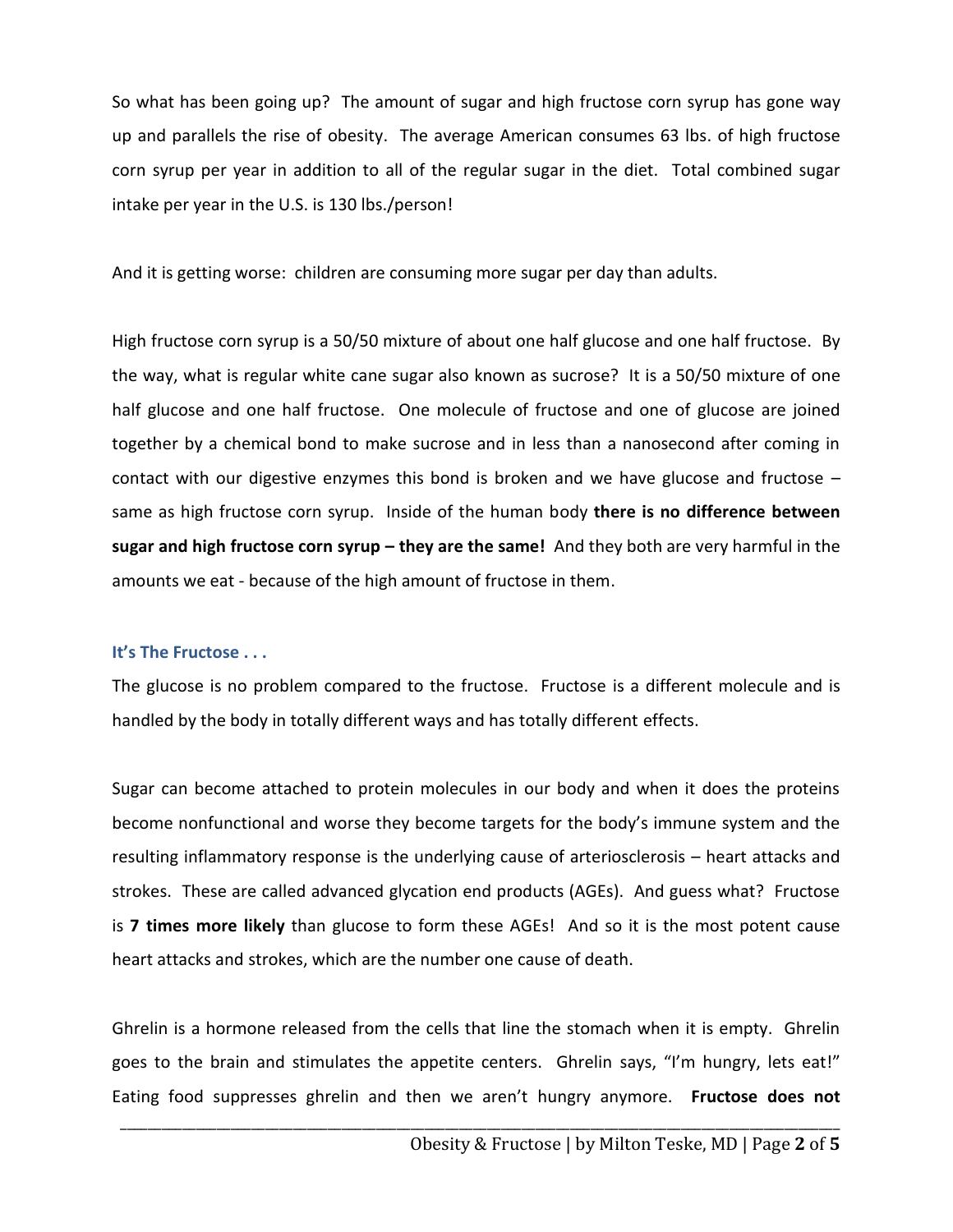**suppress ghrelin** – so we can load up on fructose and we are still just as hungry as before we ate.

Leptin is another hormone that has the opposite effect as ghrelin on the brain – Leptin says, "we've had enough food – you can stop eating now." **Fructose lowers leptin levels in the blood** – and thus the normal suppression of the appetite center does not take place – so we remain hungry.

But the most serious issue relating to our massive excess fructose intake has to do with how fructose is metabolized in the liver.

### **What The Liver Does With Glucose:**

Glucose is the energy of life  $-$  it is the carbohydrate found in bread, rice, and potatoes. It is the fuel we were meant to run on. When you eat these carbohydrates – 80% spread out through the body and are used directly by the muscles, brain and other organs for energy – only about 20% of the glucose goes to the liver where it is metabolized and made into glycogen (glycogen is the safe clean way to store energy). All these are good very good things.

### **What The Liver Does With Alcohol:**

Alcohol (ethanol) as found in beer, wine or hard liquor is a poison that does a lot of bad things to the brain and acute alcohol toxicity is the cause of a great amount of evil and misery in the world. But alcohol is also a slow poison because of how it is metabolized in the liver resulting in much disease. Alcohol is also a carbohydrate – but it cannot be metabolized like glucose and it cannot be made into glycogen in the liver. Instead it is processed by the mitochondria and made into fat – which is stored in the liver as little droplets of fat inside the cells – this is what we call fatty liver. Fatty liver is not normal; it is a disease state that is a sign of a dysfunctional liver. This fat is also made into VLDL and transported through the blood to the fat cells where it can be stored as fat.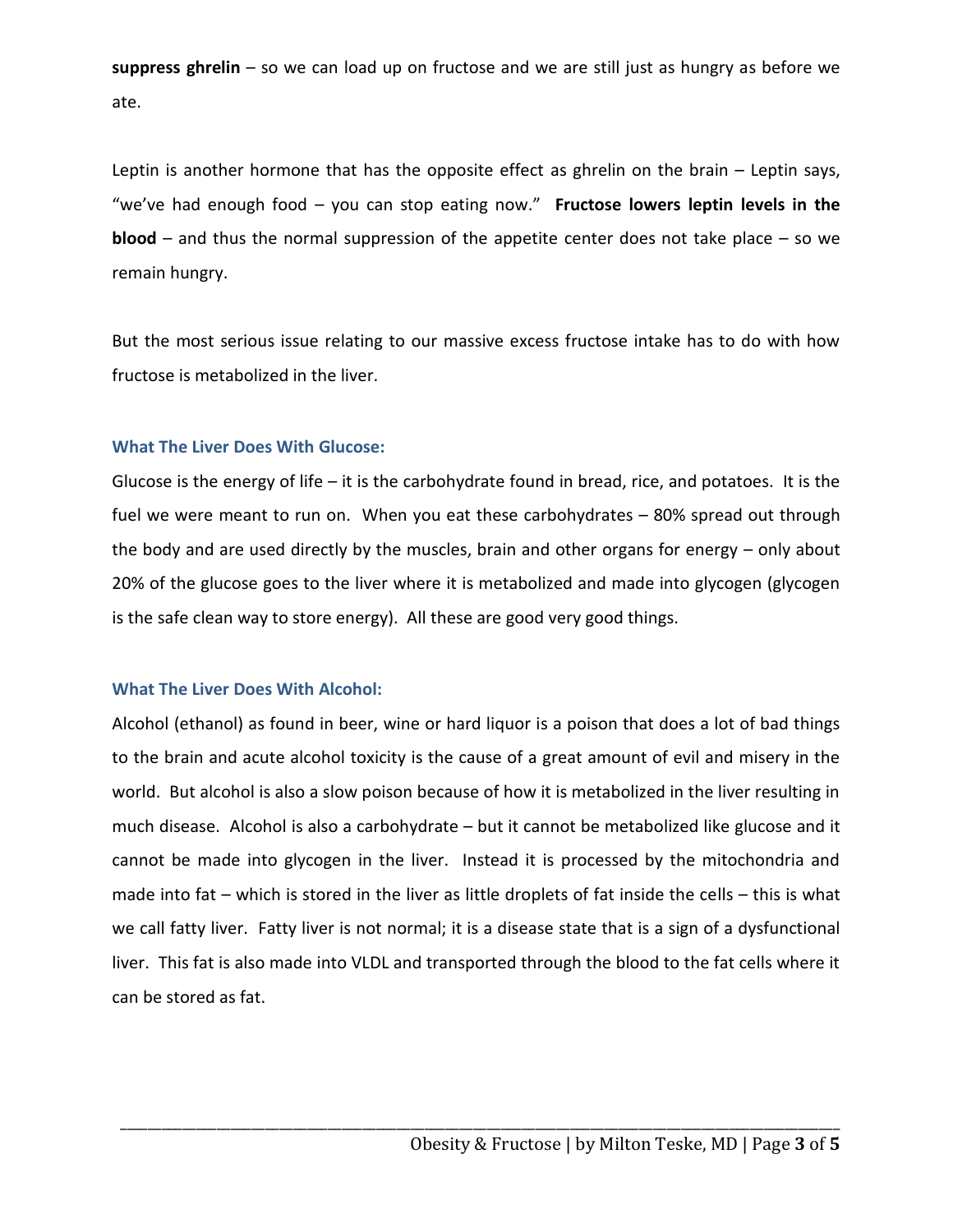Lots of beer equals lots of fat equals the "beer belly"  $-$  that central obesity that is so characteristic of one with a regular daily intake of beer.

#### **What The Liver Does With Fructose:**

The liver cells are the only cells in the body that can metabolize fructose  $-$  no other cells can handle this toxic sugar. So the liver must metabolize 100% of the fructose we take in. How is it metabolized? – Exactly the same way as alcohol. It is made into droplets of fat resulting in a fatty liver and transported as VLDL to the rest of the body to be stored as fat – resulting in a "fructose belly" which is the same as the "beer belly".

Fructose produces the things we refer to as the metabolic syndrome: obesity, hypertension, heart disease, type 2 diabetes and arthritis. Fructose produces inflammatory substances increasing the overall inflammatory state of the body. **Our obesity epidemic today is a result of a fructose epidemic, a sugar epidemic.** 

#### **What About Fruit?**

Doesn't fruit have fructose in it? Yes – that is why fruit is sweet. But when God puts something toxic in the food he always packages the antidote with it  $-$  so that it is rendered harmless when we eat it. What is the antidote to fructose? - Fiber! Everywhere you find fructose you will find fiber. **The more fructose – the more fiber**. Consider sugar cane – very high in fructose and very high in fiber – have you ever tried to eat sugar cane? How much can you eat? How much watermelon can you eat?

Fiber reduces the rate of carbohydrate absorption from the intestines, it makes us feel full and satisfied with our meal sooner, it reduces fat absorption as well – All these are anti-obesity measures. The fiber content of a fruit is directly proportional the fructose content of the fruit – basically it means that you can't get too much fructose from fruit – it is all counteracted by the fiber content of the fruit. You have to take it to a factory and remove all the fiber and make it into refined sugar – then we create all the problems caused by fructose.